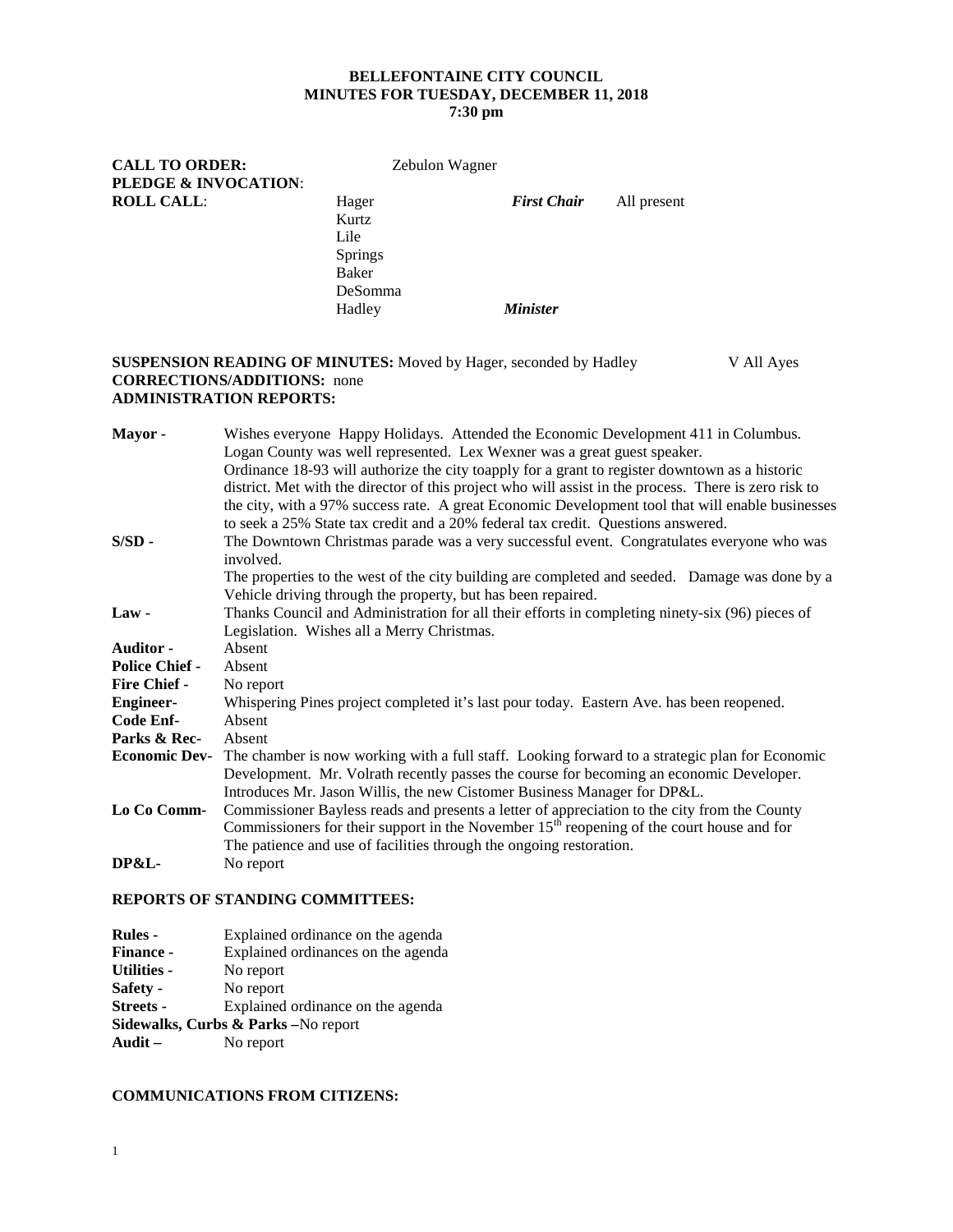# **INTRODUCTION OF ORDINANCES:**

## **1. ORDINANCES FOR 1ST READING**

| 18-88 | A.                           | AN ORDINANCE AUTHORIZING AND DIRECTING THE SERVICE SAFETY DIRECTOR<br>AND FIRE CHIEF TO EXECUTE ANY AND ALL DOCUMENTS NECEESSARY TO APPLY<br>AND ACCEPT A BWC FIREFIGHTER EXPOSURE TO ENVIRONMENTAL ELEMENTS<br>GRANT AND DECLARING AN EMERGENCY IN THE CITY OF BELLEFONTAINE,<br>OHIO.<br><b>FINANCE</b>                                             |                          |  |  |
|-------|------------------------------|-------------------------------------------------------------------------------------------------------------------------------------------------------------------------------------------------------------------------------------------------------------------------------------------------------------------------------------------------------|--------------------------|--|--|
|       | 3RR-<br>Passage<br>Adoption- | Moved by Baker, seconded by Hadley                                                                                                                                                                                                                                                                                                                    | V All Ayes               |  |  |
| 18-89 | <b>B.</b>                    | AN ORDINANCE AUTHORIZZING AND DIRECTING THE SERVICE SAFETY DIRECTOR<br>AND FIRE CHIEF TO EXECUTE ANY AND ALL DOCUMENTS NECESSARY TO APPLY<br>AND ACCEPT STATE EMS EQUIPMENT GRANT FOR 2019 AND DECLARING AN<br>EMERGENCY IN THE CITY OF BELLEFONTAINE, OHIO.                                                                                          | <b>FINANCE</b>           |  |  |
| 3RR-  | Passage-<br>Adoption-        | Moved by Baker, seconded by Springs                                                                                                                                                                                                                                                                                                                   | V All Ayes               |  |  |
| 18-90 | C.                           | AN ORDINANCE AUTHORIZING AND DIRECTING THE SERVICE SAFETY DIRECTOR<br>AND FIRE CHIEF TO EXECUTE ANY AND ALL DOCUMENTS NECESSARY TO APPLY<br>AND ACCEPT STATE FIRE MARSHALL EQUIPMENT GRANT FOR 2019 AND<br>DECLARING AN EMERGENCY IN THE CITY OF BELLEFONTAINE, OHIO. FINANCE                                                                         |                          |  |  |
| 3RR-  | Passage-<br>Adoption-        | Moved by Baker, seconded by Springs                                                                                                                                                                                                                                                                                                                   | V All Ayes               |  |  |
| 18-91 | D.                           | AN ORDINANCE AUTHORIZING AND DIRECTING THE SERVICE SAFETY DIRECTOR<br>AND FIRE CHIEF TO EXECUTE ANY AND ALL DOCUMENTS NECESSARY TO APPLY<br>AND ACCEPT A STATE FIRE MARSHALLS MARCS AND DECLARING AN<br>EMERGENCY IN THE CITY OF BELLEFONTAINE, OHIO.                                                                                                 | <b>FINANCE</b>           |  |  |
| 3RR-  | Passage-                     | Moved by Baker, seconded by DeSomma<br>Moved by Baker, seconded by Springs                                                                                                                                                                                                                                                                            | V All Ayes<br>V All Ayes |  |  |
|       | Adoption-                    | Moved by Baker, seconded by DeSomma                                                                                                                                                                                                                                                                                                                   | V All Ayes               |  |  |
| 18-92 | Ε.                           | AN ORDINANCE AUTHORIZING AND DIRECTING THE SERVICE SAFETY DIRECTOR<br>AND FIRE CHIEF TO EXECUTE ANY AND ALL DOCUMENTS NECESSARY TO APPLY<br>AND ACCEPT STATE FIRE MARSHALL TRAINING REIMBURSEMENT FOR 2019 AND<br>DECLARING AN EMERGENCY IN THE CITY OF BELLEFONTAINE, OHIO. FINANCE                                                                  |                          |  |  |
| 3RR-  | Passage-<br>Adoption-        | Moved by Baker, seconded by DeSomma                                                                                                                                                                                                                                                                                                                   | V All Ayes               |  |  |
| 18-93 | F.                           | AN ORDINANCE AUTHORIZING AND DIRECTING THE SERVICE SAFETY DIRECTOR<br>AND MAYOR TO EXECUTE ANY AND ALL DOCUMENTS NECESSARY TO APPLY AND<br>ACCEPT A PIPELINE GRANT AND CONTRACT WITH ARGYLE PROPERTIES TO<br>ASSIST THE CITY IN ESTABLISHING A REGISTERED HISTORIC DISTRICT AND<br>DECLARING AN EMERGENCY IN THE CITY OF BELLEFONTAINE, OHIO. FINANCE |                          |  |  |
| 3RR-  |                              | Moved by Baker, seconded by DeSomma                                                                                                                                                                                                                                                                                                                   | V All Ayes               |  |  |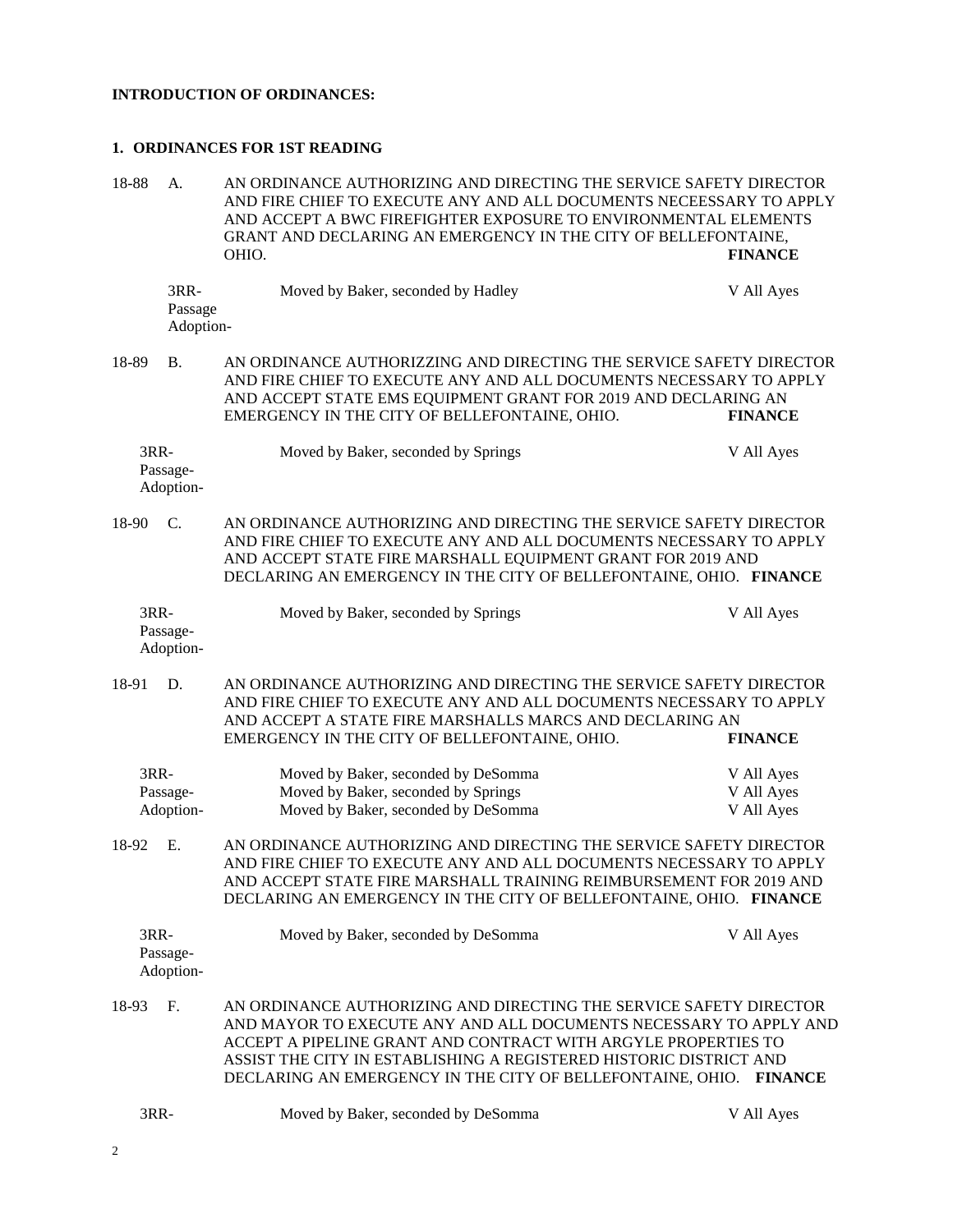| Passage-    | Moved by Baker, seconded by Kurtz                                     | V All Ayes     |
|-------------|-----------------------------------------------------------------------|----------------|
| Adoption-   | Moved by Baker, seconded by DeSomma                                   | V All Ayes     |
| 18-94<br>G. | AN ORDINANCE APPROVING THE NORTHPOINTE SUBDIVISION AND EASEMENT       |                |
|             | DEDICATION PLAT CONTAINING THAT 2.242 ACRE TRACT AND 9.429 ACRE TRACT |                |
|             | AND DECLARING AN EMERGENCY IN THE CITY OF BELLEFONTAINE, OHIO. RULES  |                |
| 3RR-        | Moved by Hager, seconded by Hadley                                    | V All Ayes     |
| Passage-    | Moved by Hager, seconded by Hadley                                    | V All Ayes     |
| Adoption-   | Moved by Hager, seconded by DeSomma                                   | V All Ayes     |
| H.<br>18-95 | AN ORDINANCE EESTABLISHING AND PROVIDING FOR COMPENSATION OF THE      |                |
|             | BELLEFONTAINE MUNICIPAL COURT JUDGE FOR 2019 AND DECLARING AN         |                |
|             | EMERGENCY IN THE CITY OF BELLEFONTAINE, OHIO.                         | <b>FINANCE</b> |
| 3RR-        | Moved by Baker, seconded by Springs                                   | V All Ayes     |
| Passage-    | Moved by Baker, seconded by Hadley                                    | V All Ayes     |
| Adoption-   | Moved by Baker, seconded by Hadley                                    | V All Ayes     |
| Ι.<br>18-96 | AN ORDINANCE AUTHORIZING AND CREATING A NEW PROBATION OFFICER'S       |                |
|             | POSITION FOR BELLEFONTAINE MUNICIPAL COURT AND AUTHORIZING THE        |                |
|             | SERVICE-SAFETY DIRECTOR, MUNICIPAL JUDGE AND CLERK OF COURT TO TAKE   |                |
|             | THE NECESSARY ACTION FOR THE HIRING OF SAID NEW PROBATION OFFICER AND |                |
|             | DECLARING AN EMERGENCY IN THE CITY OF BELLEFONTAINE, OHIO. FINANCE    |                |
| 3RR-        | Moved by Baker, seconded by Hadley                                    | V All Ayes     |
| Passage-    | Moved by Baker, seconded by Springs                                   | V All Ayes     |
| Adoption-   | Moved by Baker, seconded by DeSomma                                   | V All Ayes     |
|             |                                                                       |                |

### **2. ORDINANCES FOR 2ND READING**

18-87 A. AN ORDINANCE AMENDING AND RESTATING SECTION 905.10 OF THE CODIFIED ORDINANCES OF THE CITY OF BELLEFONTAINE, OHIO RELATING TO RATE FOR CONSTRUCTION WORK PERFORMED BY THE CITY. CONSTRUCTION WORK PERFORMED BY THE CITY.

| 3RR-      | Moved by Hadley, seconded by Lile | V All Ayes |
|-----------|-----------------------------------|------------|
| Passage-  |                                   |            |
| Adoption- |                                   |            |

#### **3. ORDINANCES FOR 3RD READING**

18-75 A. AN ORDINANCE AUTHORIZING THE PURCHASE OF MISCELLANEOUS SUPPLIES, EQUIPMENT AND SERVICES FOR USE IN 2019, AND DECLARING AN EMERGENCY IN THE CITY OF BELLEFONTAINE, OHIO. **FINANCE**

|          | Adoption- | Moved by Baker, seconded by Springs                                                                                                                                    |  |  | V All Ayes     |  |
|----------|-----------|------------------------------------------------------------------------------------------------------------------------------------------------------------------------|--|--|----------------|--|
| 18-76 B. |           | AN ORDINANCE AUTHORIZING THE SERVICE-SAFETY DIRECTOR TO HIRE A<br>PART-TIME UTILITIES SERVICE WORKER AND DECLARING AN EMERGENCY IN THE<br>CITY OF BELLEFONTAINE, OHIO. |  |  | <b>FINANCE</b> |  |

|          | Adoption- | Moved by Baker, seconded by Springs                            | V All Ayes     |
|----------|-----------|----------------------------------------------------------------|----------------|
| 18-77 C. |           | AN ORDINANCE APPROVING, AUTHORIZING AND ADOPTING A CREDIT CARD |                |
|          |           | POLICY FOR THE CITY OF BELLEFONTAINE, OHIO.                    | <b>FINANCE</b> |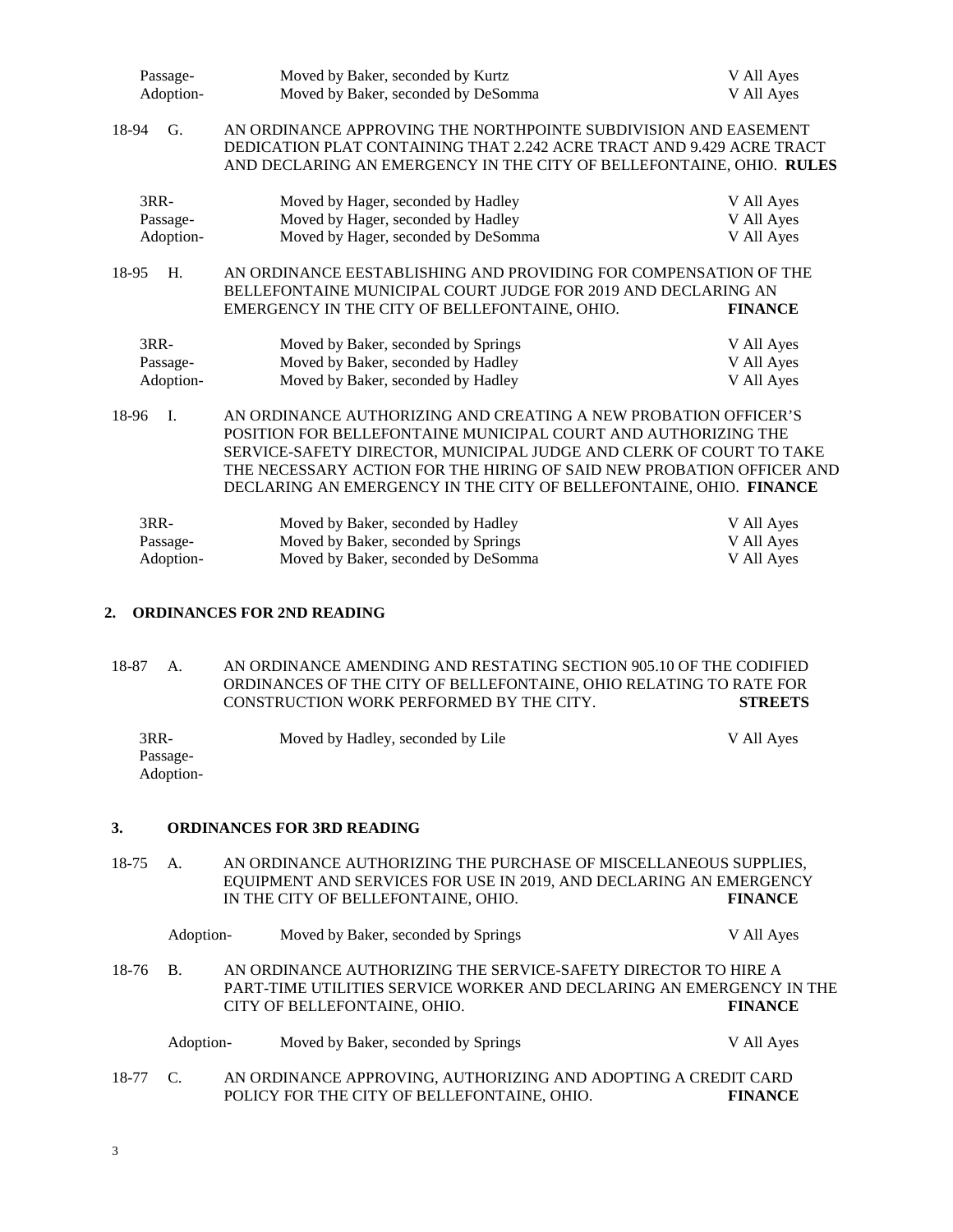| Ayes        | Adoption-      |                                                                                                                                                                                                                                                                  | Moved by Baker, seconded by Kurtz                                                                                                                                                                                                               | V<br>All       |  |
|-------------|----------------|------------------------------------------------------------------------------------------------------------------------------------------------------------------------------------------------------------------------------------------------------------------|-------------------------------------------------------------------------------------------------------------------------------------------------------------------------------------------------------------------------------------------------|----------------|--|
| 18-78       | D.             |                                                                                                                                                                                                                                                                  | AN ORDINANCE ESTABLISHING AND PROVIDING FOR COMPENSATION FOR<br>CERTAIN HOURLY EMPLOYEES OF THE CITY OF BELLEFONTAINE, OHIO AND<br>DECLARING AN EMERGENCY IN THE CITY OF BELLEFONTAINE, OHIO.<br>(2019 CLERICAL WORKERS PAY ORDINANCE)          | <b>FINANCE</b> |  |
|             | Adoption-      |                                                                                                                                                                                                                                                                  | Moved by Baker, seconded by Hadley                                                                                                                                                                                                              | V All Ayes     |  |
| 18-79       | E.             |                                                                                                                                                                                                                                                                  | AN ORDINANCE ESTABLISHING AND PROVIDING FOR COMPENSATION FOR<br>CERTAIN HOURLY EMPLOYEES OF THE CITY OF BELLEFONTAINE AND DECLARING<br>AN EMERGENCY IN THE CITY OF BELLEFONTAINE, OHIO.                                                         |                |  |
|             |                |                                                                                                                                                                                                                                                                  | (2019 SERVICE WORKERS PAY ORDINANCE)                                                                                                                                                                                                            | <b>FINANCE</b> |  |
|             | Adoption-      |                                                                                                                                                                                                                                                                  | Moved by Baker, seconded by DeSomma                                                                                                                                                                                                             | V All Ayes     |  |
| 18-80       | F <sub>r</sub> |                                                                                                                                                                                                                                                                  | AN ORDINANCE ESTABLISHING AND PROVIDING FOR COMPENSATION FOR<br>CERTAIN HOURLY EMPLOYEES OF THE CITY OF BELLEFONTAINE AND DECLARING<br>AN EMERGENCY IN THE CITY OF BELLEFONTAINE, OHIO.                                                         |                |  |
|             |                |                                                                                                                                                                                                                                                                  | (2019 SUPERFISORY WAGE ORDINANCE)                                                                                                                                                                                                               | <b>FINANCE</b> |  |
|             | Adoption-      |                                                                                                                                                                                                                                                                  | Moved by Baker, seconded Springs                                                                                                                                                                                                                | V All Ayes     |  |
| G.<br>18-81 |                | AN ORDINANCE MAKING TEMPORARY APPROPRIATIONS FOR CURRENT EXPENSES<br>AND OTHER EXPENDITURES DURING THE FISCAL YEAR BEGINNING JANUARY 1,<br>2019 AND ENDING DECEMBER 31, 2019 AND DECLARING AN EMERGENCY IN THE<br>CITY OF BELLEFONTAINE, OHIO.<br><b>FINANCE</b> |                                                                                                                                                                                                                                                 |                |  |
|             | Adoption-      |                                                                                                                                                                                                                                                                  | Moved by Baker, seconded by Hadley                                                                                                                                                                                                              | V All Ayes     |  |
| 18-82       | H.             |                                                                                                                                                                                                                                                                  | AN ORDINANCE ESTABLISHING AND PROVIDING FOR COMPENSATION FOR THE<br>BELLEFONTAINE MUNICIPAL COURT PROSECUTOR FOR 2019 AND DECLARING AN<br>EMERGENCY IN THE CITY OF BELLEFONTAINE, OHIO.                                                         | <b>FINANCE</b> |  |
|             | Adoption-      |                                                                                                                                                                                                                                                                  | Moved by Baker, seconded by DeSomma                                                                                                                                                                                                             | V All Ayes     |  |
| 18-83       | I.             |                                                                                                                                                                                                                                                                  | AN ORDINANCE SETTING COMPENSATION AND HOURS FOR THE VICTIM<br>ASSISTANCE PERSONNEL POSITION WITHIN THE BELLEFONTAINE MUNICIPAL<br>PROSECUTOR'S OFFICE AND DECLARING AN EMERGENCY IN THE CITY OF<br>BELLEFONTAINE, OHIO.                         |                |  |
|             |                |                                                                                                                                                                                                                                                                  |                                                                                                                                                                                                                                                 | <b>FINANCE</b> |  |
|             | Adoption-      |                                                                                                                                                                                                                                                                  | Moved by Baker, seconded by DeSomma                                                                                                                                                                                                             | V All Ayes     |  |
| 18-84       | J.             |                                                                                                                                                                                                                                                                  | AN ORDINANCE ESTABLISHING AND PROVIDING FOR COMPENSATION FOR THE<br>BELLEFONTAINE MUNICIPAL COURT PROSECUTOR'S SECRETARY/PARALEGAL<br>AND VICTIM WITNESS COORDINATOR FOR 2019 AND DECLARING AN EMERGENCY<br>IN THE CITY OF BELLEFONTAINE, OHIO. | <b>FINANCE</b> |  |
|             | Adoption-      |                                                                                                                                                                                                                                                                  | Moved by Baker, seconded by Springs                                                                                                                                                                                                             | V All Ayes     |  |

**COMMUNICATIONS FROM CLERK:** Reads an invitations for the City Employees Christmas Luncheon to be held in Council Chambers on Wednesday, December 19<sup>th</sup> at 11:30 am. Everyone is asked to bring a covered dish. Email Heather Feasel at **hfeasel@ci.bellefontaine.oh.us**